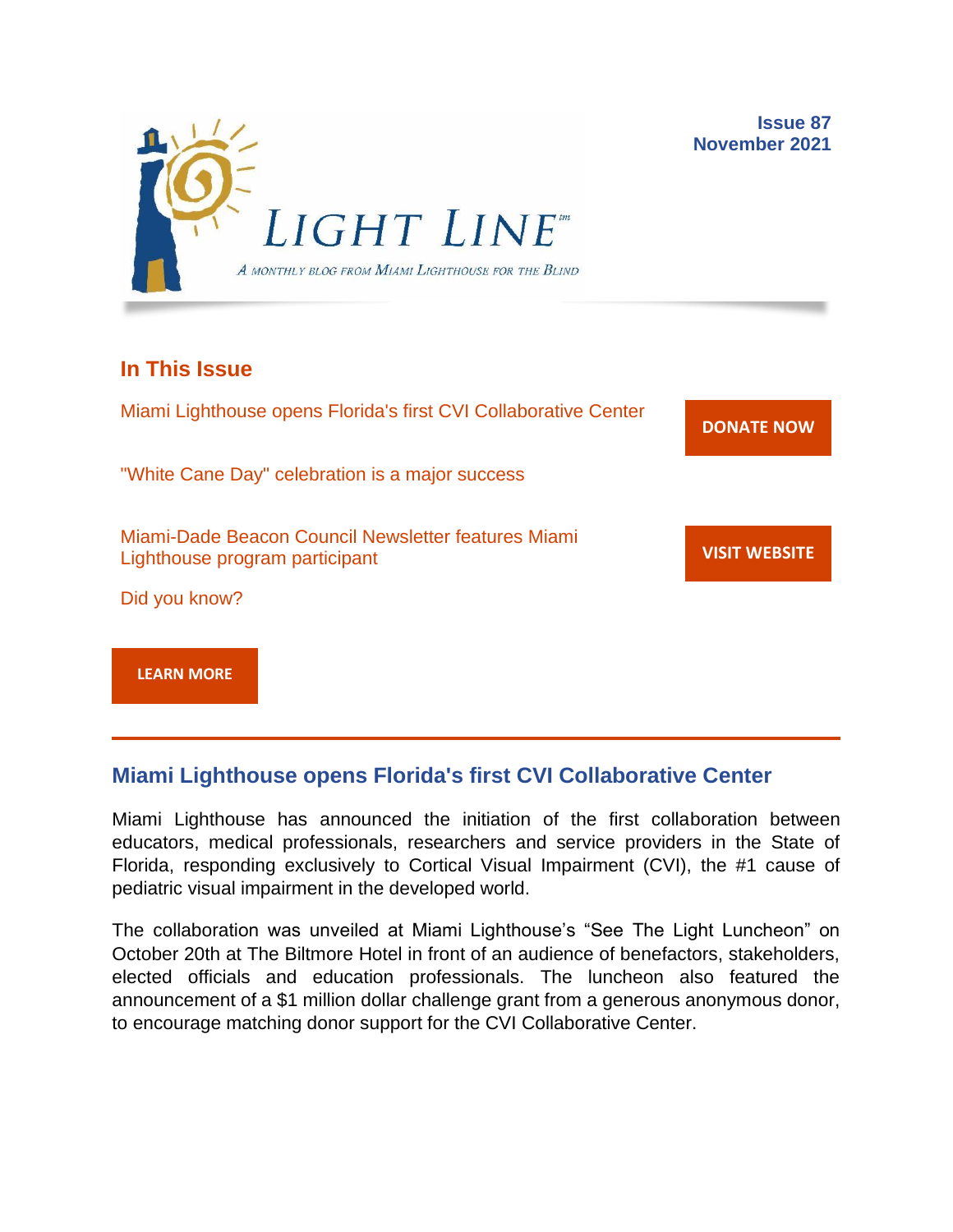CVI is a brain-based visual impairment caused by damage to the posterior visual system, including the visual cortex. In this way, CVI does not impact how the eyes see, but how the brain interprets what the eyes see.

A powerful example of the importance of CVI intervention was heard at the luncheon in an emotional parent testimonial from Caterina the mother of 4 year old Lorenzo who was diagnosed as functionally blind with CVI at the age of three months.

*"I was frantic to help my child when a new ophthalmologist told me about the Miami Lighthouse and I enrolled him in the pre-school program at the age of 2. Through a specialized CVI assessment it was found that with the right support he is able to access his curriculum visually. Ladies and gentlemen, Lorenzo is now reading text at grade level with the appropriate adaptations, support and technology in place, thanks to the Miami Lighthouse to the Blind."*



*Lorenzo learning at Miami Lighthouse Academy*

Lorenzo is now a second grader in our Miami Lighthouse Academy and is reading print text at grade level. "It is truly like a miracle when we can transform an early learner from being a Braille reader to a print reader at grade level," commented President & CEO Virginia Jacko.

For more information on the CVI program, call us at 786-362-7483.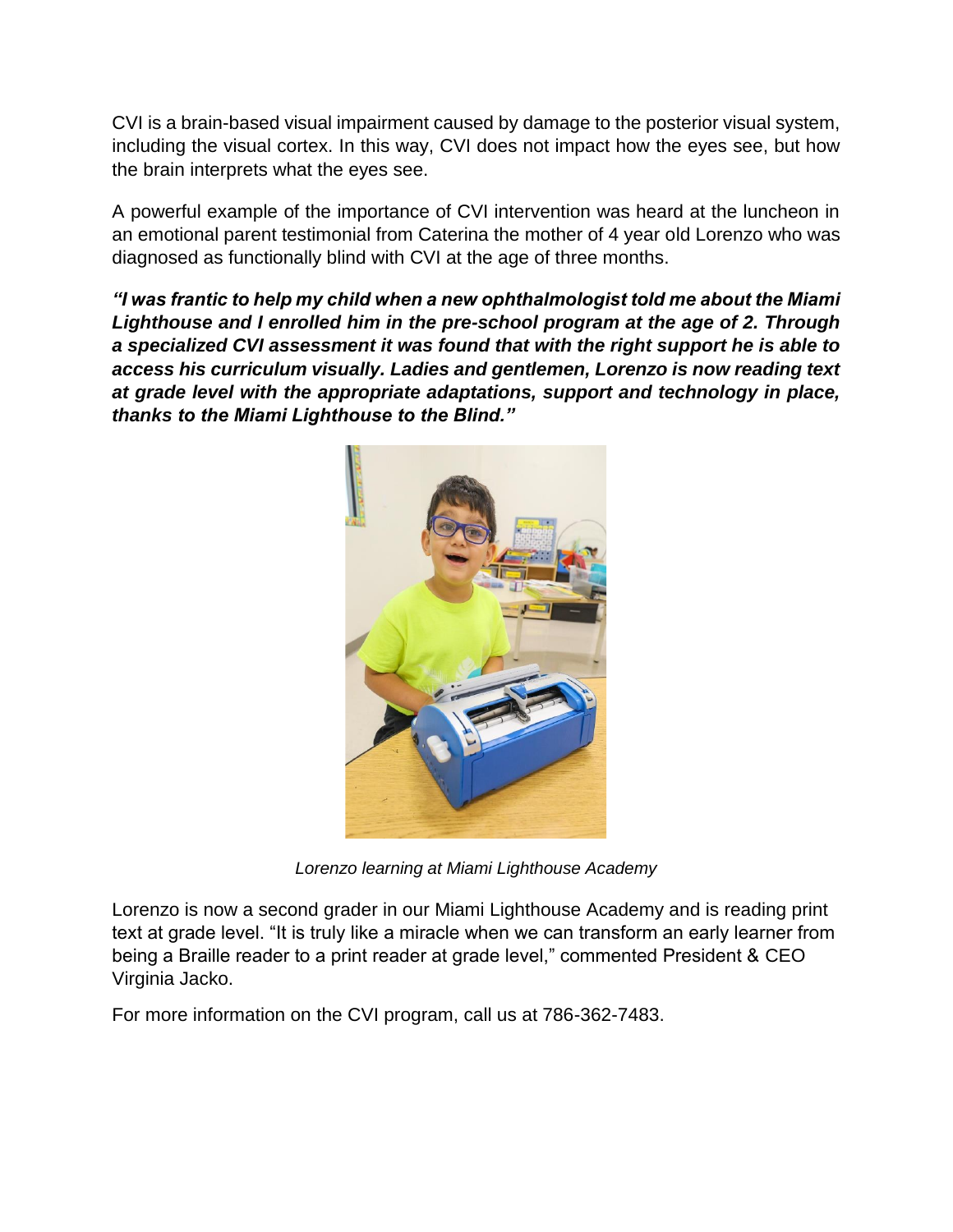## **"White Cane Day" celebration is a major success**

This year's "White Cane Day Walk & Ceremony" was a winner with more than 100 blind and visually impaired Miami residents in attendance for the annual walk on the streets of Miami. Emceed by El Zol 106.7's on-air talent, Jammin Johnny Caride elected officials and community leaders joined in on the special festivities. "White Cane Day" is a national observance, established by President Lyndon Johnson in 1964. The day celebrates the many achievements of the blind and visually impaired and their important symbol of independence, the white cane.

Escorted by City of Miami Police and Fire Departments, the walk was led by Grand Marshals including Miami-Dade County Commissioners Eileen Higgins and Sally Heyman, City of Miami Commissioner Joe Carollo, Miami-Dade County Public School Board Member Lucia Baez-Geller, representatives from the Florida Division of Blind Services Miami District Office, Lions for the Blind, and Billy The Marlin.

Event sponsors include presenting sponsors Florida Blue, High Standard Home Care and Uber, along with McDonald's, Starbucks, OrCam, Vispero, Ambutech, Lions for the Blind, TracFone and others.



*White Cane Day 2021*

# **Miami-Dade Beacon Council Newsletter features Miami Lighthouse program participant**

The Miami-Dade Beacon Council Newsletter this month invited its readers to "Meet Jonnathan". The young man, a native of Venezuela, lost his vision from a brain tumor. The physical, emotional and financial toll was devastating, but he was determined to thrive in his new country.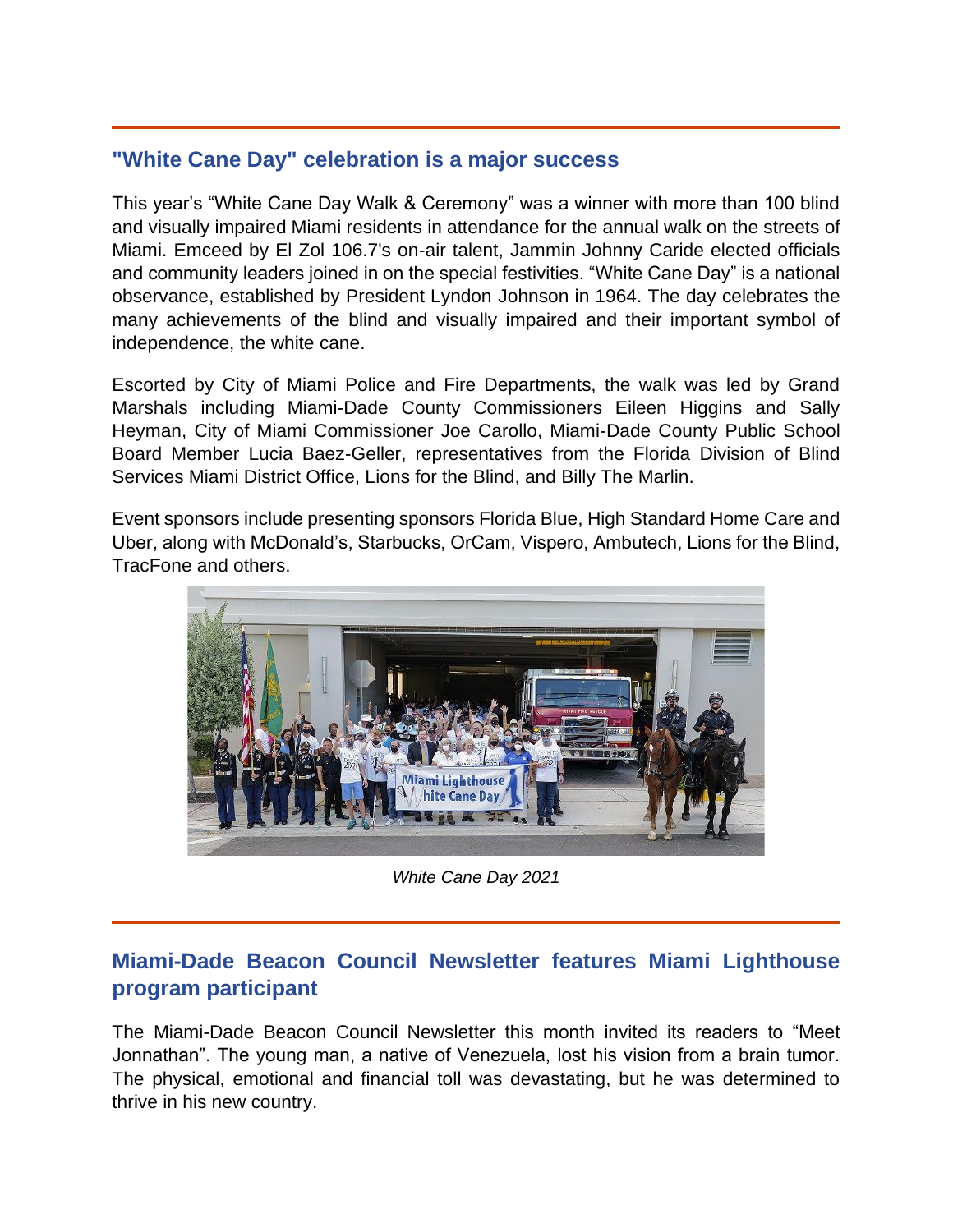Referred to the Miami Lighthouse by his doctor, he had no idea how he would ever use a computer, a mobile device, or find employment. Miami Lighthouse stepped in and helped him with tools such a braille, screen-reading software, and so much more.

The result? Jonathan was recently hired as a Service Advocate for Florida Blue where he works from his home office, thanks to everything he learned at the Miami Lighthouse is will be able to succeed in his new job role.



# **Did you know?**

You may have heard about charitable remainder trusts, which allow you to fund a lifetime trust for your personal benefit (retaining an annual payment of 5% or more), with the trust assets passing to charity following your death. You receive a current income tax deduction measured by the amount projected to pass to charity even though the trust assets are not distributed to the charity until after you pass away. With the proposed tax law changes, charities (such as the Miami Lighthouse) are asking stakeholders to include our charity in your estate planning. Please remember you can double your investment through our [Matching Challenges!](https://secure.miamilighthouse.org/Donations.asp)